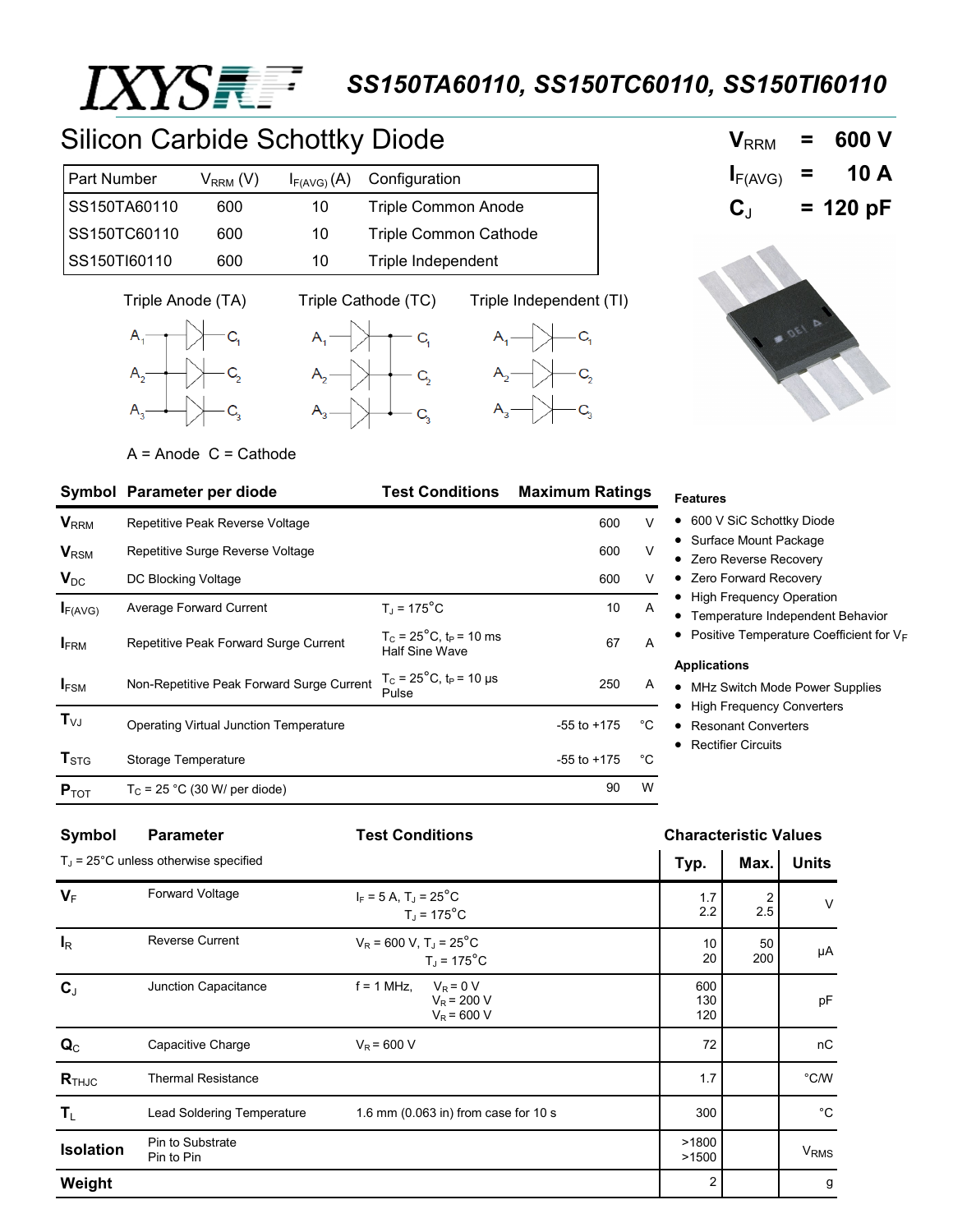### *SS150TA60110, SS150TC60110, SS150TI60110*



 $V_R$  (V)

*IXYS* 

Temperature (°C)